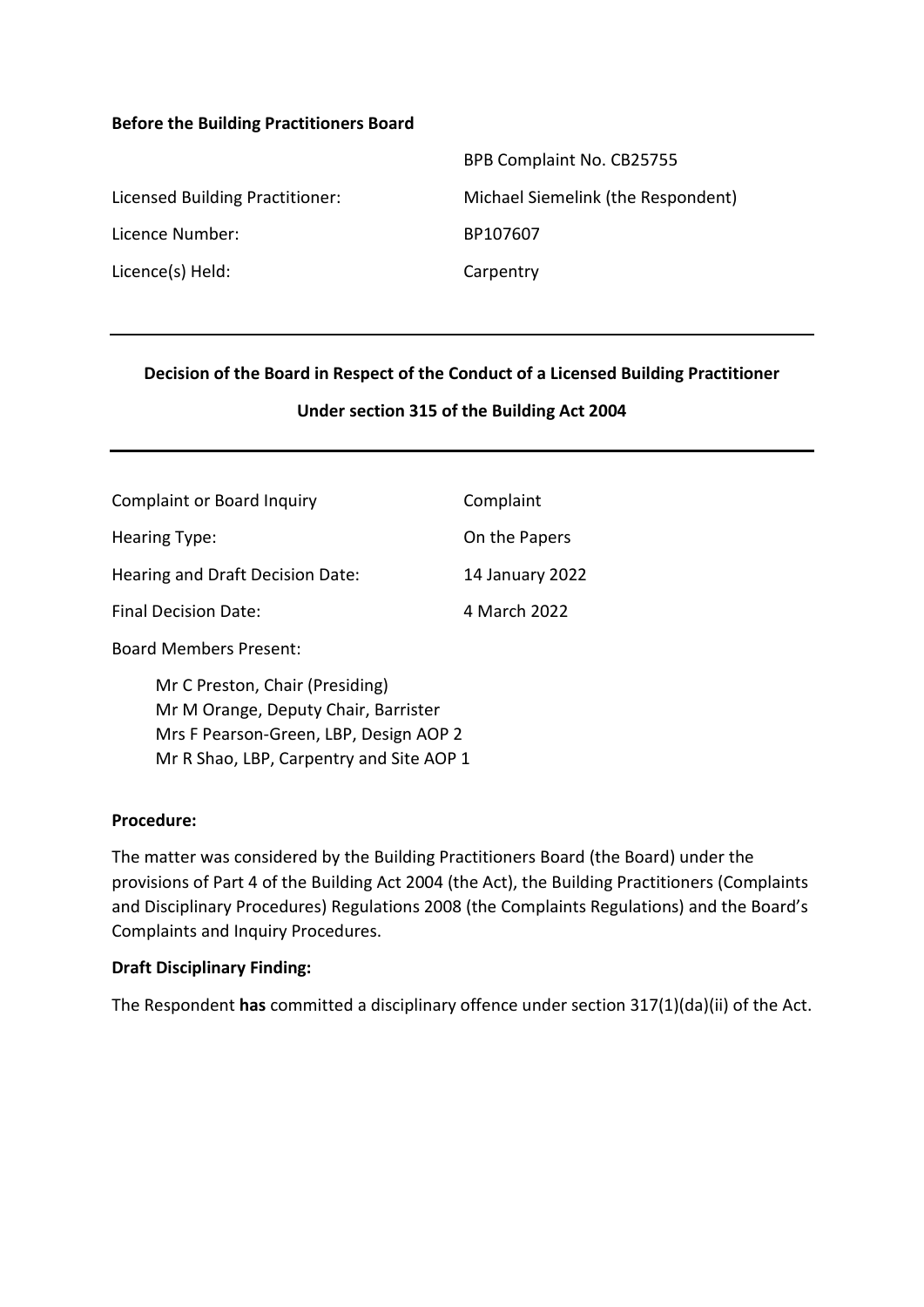# **Contents**

| This Decision and the order herein were made final on 4 March 2022 on the basis that no further |
|-------------------------------------------------------------------------------------------------|

# <span id="page-1-0"></span>**Summary of the Board's Decision**

[1] The Respondent failed to provide a record of work on completion of restricted building work. He is fined \$2,000 and ordered to pay costs of \$500. The disciplinary finding will be recorded in the public register for a period of three years.

### <span id="page-1-1"></span>**The Charges**

- [2] On 13 January 2022, the Board received a Registrar's Report in respect of a complaint about the conduct of the Respondent.
- [3] Under regulation 10 of the Complaints Regulations, the Board must, on receipt of the Registrar's Report, decide whether to proceed no further with the complaint because regulation 9 of the Complaints Regulations applies.
- [4] Having received the report, the Board decided that regulation 9 applied to aspects of the complaint but not to all of the allegations.

### <span id="page-1-2"></span>Regulation 9 Decisions

[5] The complaint to the Board also contained allegations that the Respondent had carried out or supervised building work or building inspection work in a negligent or incompetent manner (s 317(1)(b) of the Act) [Omitted].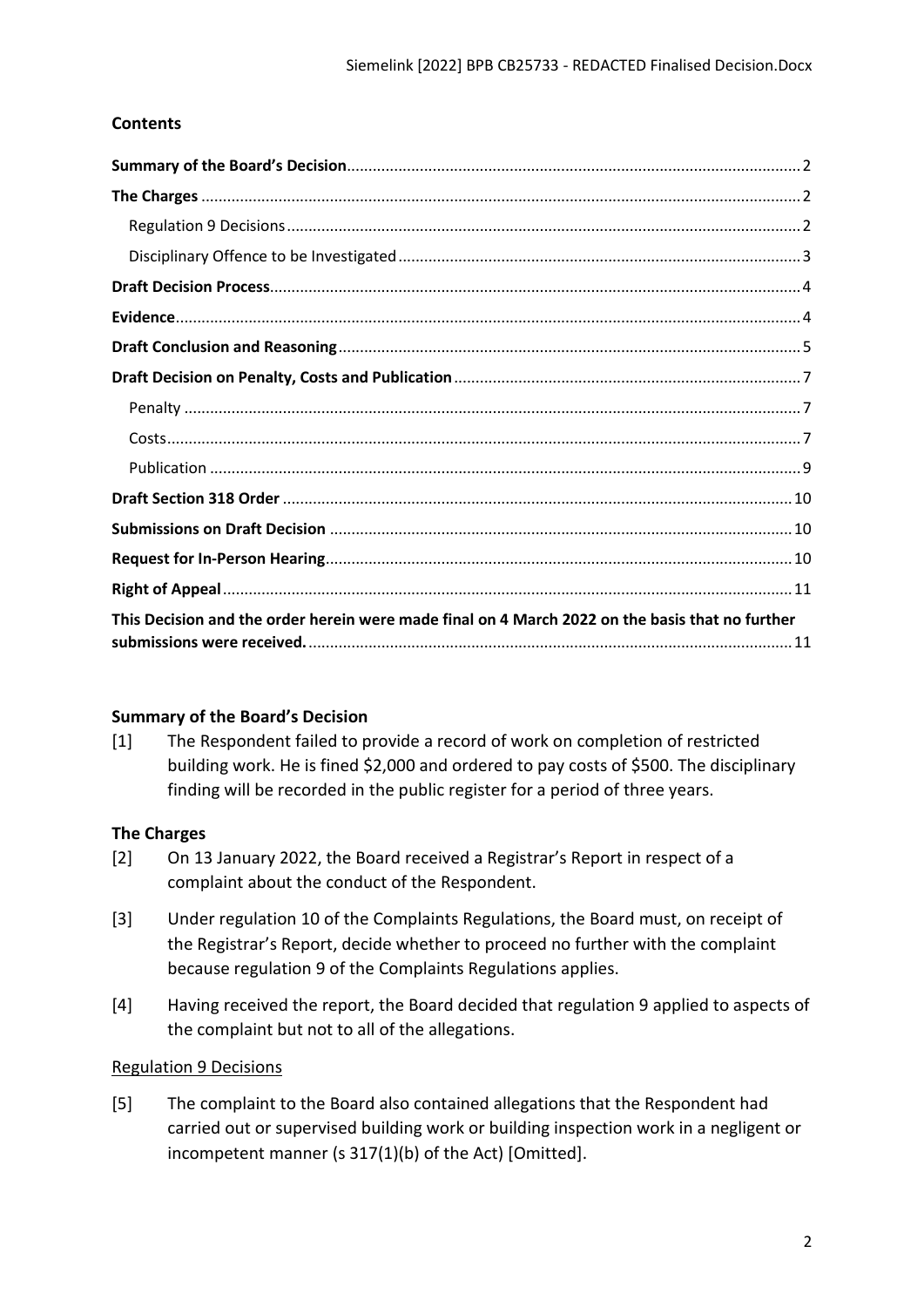[6] With regard to that allegation, the Board decided that regulation 9(f)(ii) of the Complaints Regulations applied. It provides:

# *Complaint not warranting further investigation A complaint does not warrant further investigation if—*

- *(f) the investigation of it is—* 
	- *(ii) unnecessary;*
- [7] In considering whether the investigation of a complaint is necessary, the Board is required to consider the directions of the courts as regards the threshold for matters to be dealt with as a disciplinary matter. In *Collie v Nursing Council of New Zealand*[1](#page-2-1) , Justice Gendall stated, as regards the threshold for disciplinary matters:

*[21] Negligence or malpractice may or may not be sufficient to constitute professional misconduct and the guide must be standards applicable by competent, ethical and responsible practitioners and there must be behaviour which falls seriously short of that which is to be considered acceptable and not mere inadvertent error, oversight or for that matter carelessness.*

[8] Again, in *Pillai v Messiter (No 2),* [2](#page-2-2) the Court of Appeal stated:

*… the statutory test is not met by mere professional incompetence or by deficiencies in the practice of the profession. Something more is required. It includes a deliberate departure from accepted standards or such serious* 

[9] On the basis of the above matters and the facts as presented in the complaint and response the Board has decided that it will not proceed with the allegations of negligence or incompetence as the matters complained about were not serious enough to warrant further investigation.

### <span id="page-2-0"></span>Disciplinary Offence to be Investigated

- [10] On the basis of the Registrar's Report, the Respondent's conduct that the Board resolved to investigate was that the Respondent had failed, without good reason, in respect of a building consent that relates to restricted building work that he or she is to carry out (other than as an owner-builder) or supervise, or has carried out (other than as an owner-builder) or supervised, (as the case may be) at [Omitted], to provide the persons specified in section 88(2) with a record of work, on completion of the restricted building work, in accordance with section 88(1) (s 317(1)(da)(ii) of the Act).
- [11] Under regulation 10, the Board is required to hold a hearing in respect of that matter.

<span id="page-2-1"></span><sup>1</sup> [2001] NZAR 74

<span id="page-2-2"></span><sup>2</sup> (1989) the 16 NSWLR 197 (CA) at 200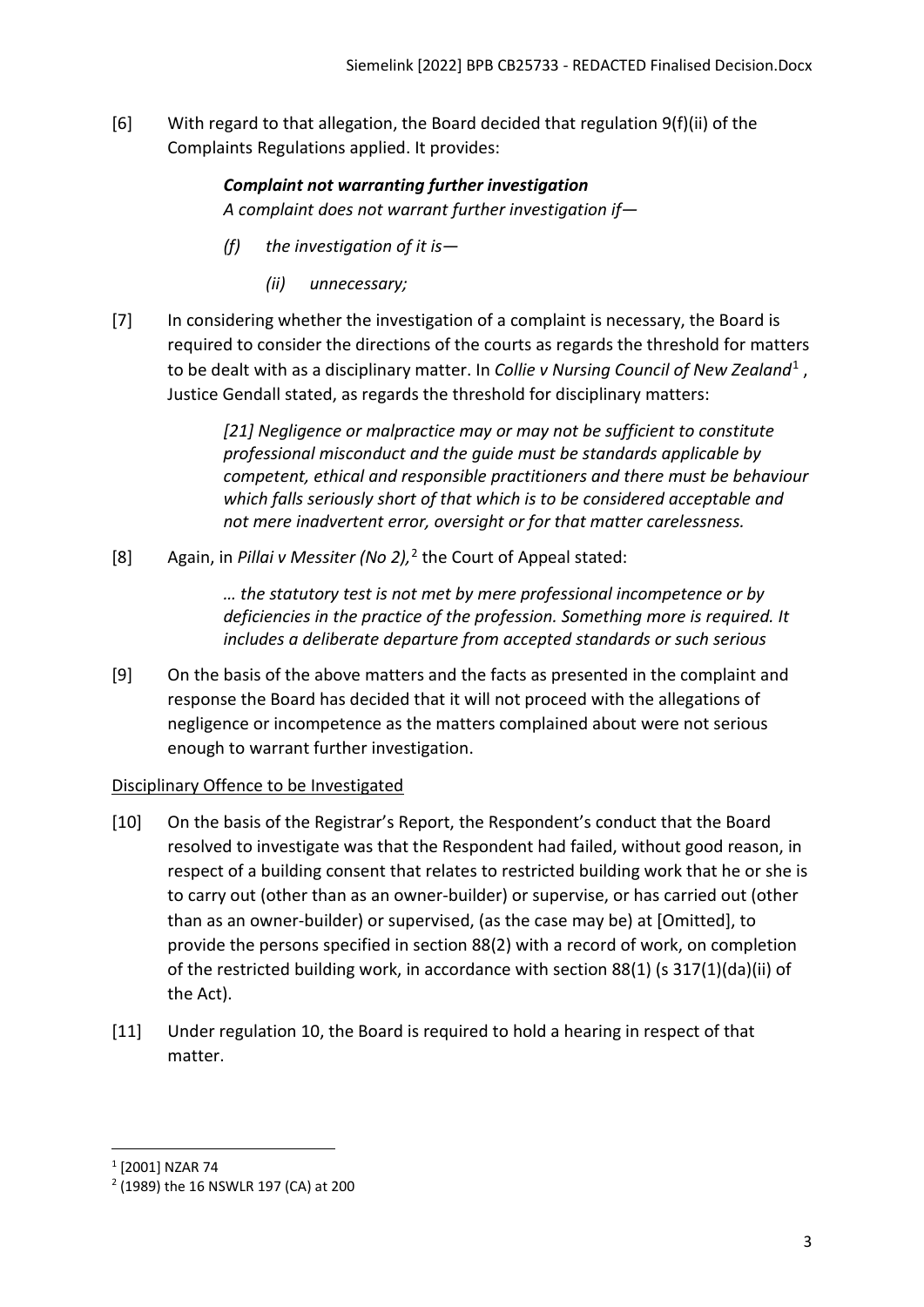## <span id="page-3-0"></span>**Draft Decision Process**

- [12] The Board's jurisdiction is that of an inquiry. Complaints are not prosecuted before the Board. Rather, it is for the Board to carry out any further investigation that it considers is necessary prior to it making a decision. In this respect, the Act provides that the Board may regulate its own procedures<sup>[3](#page-3-2)</sup>. It has what is described as a summary jurisdiction in that the Board has a degree of flexibility in how it deals with matters; it retains an inherent jurisdiction beyond that set out in the enabling legislation<sup>[4](#page-3-3)</sup>. As such, it may depart from its normal procedures if it considers doing so would achieve the purposes of the Act, and it is not contrary to the interests of natural justice to do so.
- [13] In this instance, the Board has decided that a formal hearing is not necessary. The Board considers that there is sufficient evidence before it to allow it to make a decision on the papers.
- [14] The Board does, however, note that there may be further evidence in the possession of persons involved in the matter or that the Board may not have interpreted the evidence correctly. To that end, this decision is a draft Board decision. The Complainant and the Respondent will be provided with an opportunity to comment on the Board's draft findings and to present further evidence prior to the Board making a final decision. If the Board directs or the Respondent requests an in-person hearing, then one will be scheduled.

### <span id="page-3-1"></span>**Evidence**

- [15] The Board must be satisfied on the balance of probabilities that the disciplinary offences alleged have been committed*[5](#page-3-4)*. Under section 322 of the Act, the Board has relaxed rules of evidence that allow it to receive evidence that may not be admissible in a court of law.
- [16] The Respondent was engaged to carry out building work on a new residential build under a building consent. The building work included restricted building work for which a record of work must be provided on completion. The Respondent's building work started in or about September 2016 and came to an end in or about October 2018. There is no evidence of a record of work being provided to the owner or to the Territorial Authority.
- [17] Territorial Authority records showed that a final inspection was carried out on 5 June 2019, and an application for a Code Compliance Certificate was received by the Council on 29 January 2020. It was made by the Respondent on behalf of the owner. The Council emailed the Respondent's company, Superior Sheds, in response to the application on 5 February 2020, noting the requirement for records of work. The Complainant alleged the Respondent had failed to provide required documentation,

<span id="page-3-2"></span><sup>3</sup> Clause 27 of Schedule 3

<span id="page-3-3"></span><sup>4</sup> *Castles v Standards Committee No.* [2013] NZHC 2289, *Orlov v National Standards Committee 1* [2013] NZHC 1955

<span id="page-3-4"></span><sup>5</sup> *Z v Dental Complaints Assessment Committee* [2009] 1 NZLR 1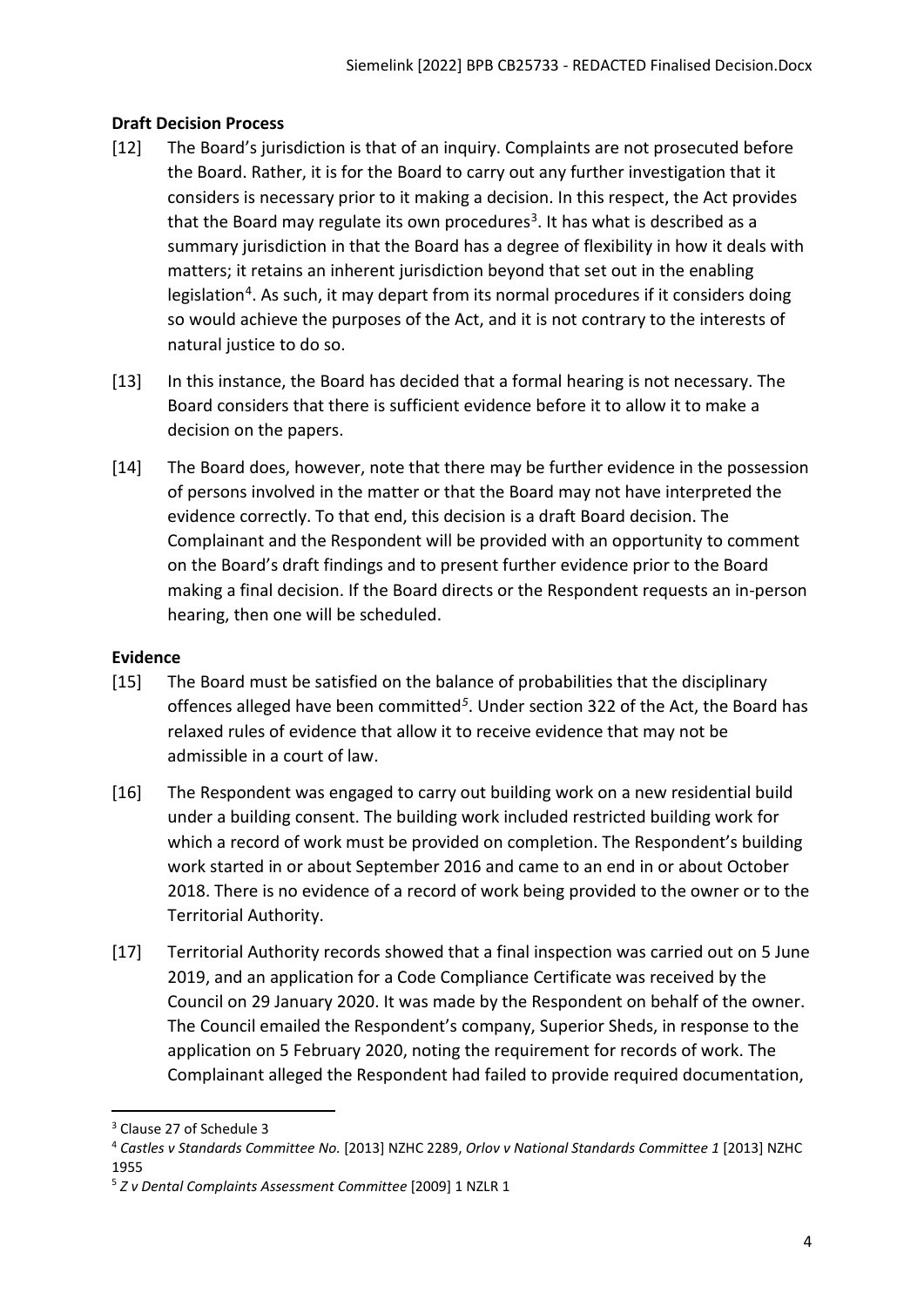including a record of work, despite numerous requests over a period of 12 months. A Code Compliance Certificate was issued on 5 May 2021.

[18] The Respondent, in reply to the complaint, stated that the documentation had most likely came about as a result of miscommunication with his ex-wife. He stated:

> *… as for not receiving the appropriate documentation to get ccc this was the department that Sheree handled, I have been seperated from Sheree for aprox 3 years now and we don't have much communication so that's probably where the confusion lies as to the ccc.*

And

*… and apologies for the job dragging on and also the dealy in obtaining ccc due to the miscommunication between myself and my ex wife …* 

# <span id="page-4-0"></span>**Draft Conclusion and Reasoning**

- [19] The Board has decided that the Respondent **has** failed, without good reason, in respect of a building consent that relates to restricted building work that he or she is to carry out (other than as an owner-builder) or supervise, or has carried out (other than as an owner-builder) or supervised, (as the case may be), to provide the persons specified in section 88(2) with a record of work, on completion of the restricted building work, in accordance with section 88(1) (s 317(1)(da)(ii) of the Act) and **should** be disciplined
- [20] There is a statutory requirement under section 88(1) of the Building Act 2004 for a licensed building practitioner to provide a record of work to the owner and the territorial authority on completion of restricted building work<sup>[6](#page-4-1)</sup>.
- [21] Failing to provide a record of work is a ground for discipline under section 317(1)(da)(ii) of the Act. In order to find that ground for discipline proven, the Board need only consider whether the Respondent had "good reason" for not providing a record of work on "completion" of the restricted building work.
- [22] The Board discussed issues with regard to records of work in its decision C2-011[7](#page-4-2)0<sup>7</sup> and gave guidelines to the profession as to who must provide a record of work, what a record of work is for, when it is to be provided, the level of detail that must be provided, who a record of work must be provided to and what might constitute a good reason for not providing a record of work.
- [23] The starting point with a record of work is that it is a mandatory statutory requirement whenever restricted building work under a building consent is carried out or supervised by a licensed building practitioner (other than as an ownerbuilder). Each and every licensed building practitioner who carries out restricted building work must provide a record of work.

<span id="page-4-1"></span><sup>6</sup> Restricted Building Work is defined by the Building (Definition of Restricted Building Work) Order 2011

<span id="page-4-2"></span><sup>7</sup> *Licensed Building Practitioners Board Case Decision C2-01170* 15 December 2015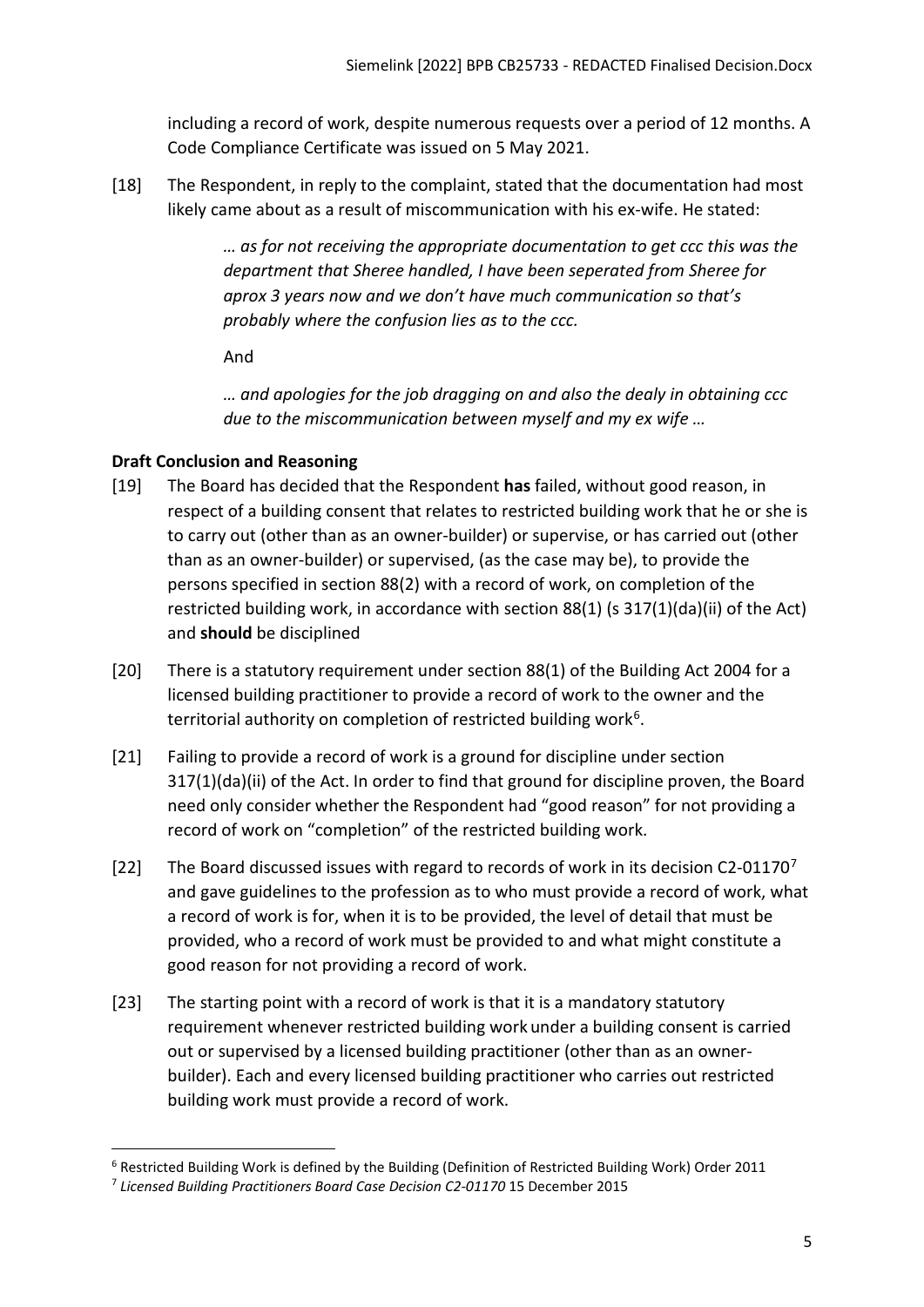- [24] The statutory provisions do not stipulate a timeframe for the licenced person to provide a record of work. The provisions in section 88(1) simply states "on completion of the restricted building work …". As was noted by Justice Muir in *Ministry of Business Innovation and Employment v Bell<sup>[8](#page-5-0)</sup> "... the only relevant* precondition to the obligations of a licenced building practitioner under s 88 is that he/she has completed their work".
- [25] As to when completion will have occurred is a question of fact in each case. In most situations' issues with the provision of a record of work do not arise. The work progresses, and records of work are provided in a timely fashion.
- [26] In this instance, the Respondent's involvement in the building work came to an end in or about October 2018. That was when a record of work was due. One was not provided. Even if the date of the final inspection or code compliance certificate application was used as the completion date, the Respondent has still failed to provide a record of work in a timely manner as there is no evidence of its provision then or soon thereafter. On this basis, the Board finds that the record of work was not provided on completion as required, and the disciplinary offence has been committed.
- [27] Section 317(1)(da)(ii) of the Act provides for a defence of the licenced building practitioner having a "good reason" for failing to provide a record of work. If they can, on the balance of probabilities, prove to the Board that one exists, then it is open to the Board to find that a disciplinary offence has not been committed. Each case will be decided by the Board on its own merits, but the threshold for a good reason is high.
- [28] In this instance, there was an ongoing dispute. The Board has repeatedly stated that a Record of Work is a statutory requirement, not a negotiable term of a contract. The requirement for it is not affected by the terms of a contract, nor by contractual disputes. Licensed building practitioners should now be aware of their obligations to provide them, and their provision should be a matter of routine.
- [29] The Respondent should also note that the requirement is on the licensed building practitioner to provide a record of work, not on the owner or territorial authority to demand one. He is required to act of his own accord and not wait for others to remind him of his obligations. Moreover, the Respondent's delay cannot be excused because he delegated responsibility to someone else as, whilst a Licensed Building Practitioner may delegate administrative tasks to others, the statutory responsibility for the provision of a record of work remains with them.

<span id="page-5-0"></span><sup>8</sup> [2018] NZHC 1662 at para 50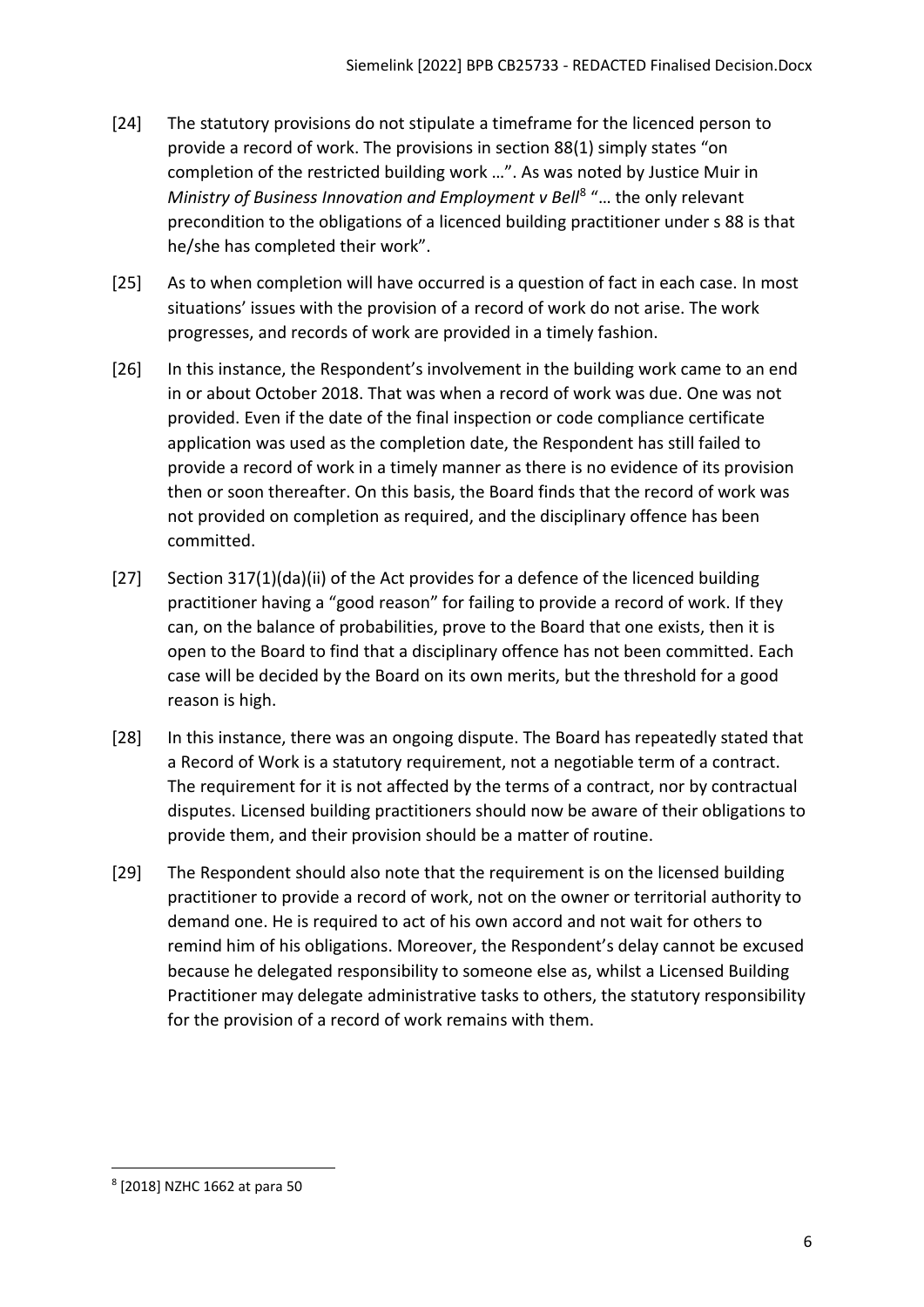## <span id="page-6-0"></span>**Draft Decision on Penalty, Costs and Publication**

- [30] Having found that one or more of the grounds in section 317 applies, the Board must, under sect[i](#page-10-2)on 318 of the Act<sup>i</sup>, consider the appropriate disciplinary penalty, whether the Respondent should be ordered to pay any costs and whether the decision should be published.
- [31] The matter was dealt with on the papers. Included was information relevant to penalty, costs and publication, and the Board has decided to make indicative orders and give the Respondent an opportunity to provide further evidence or submissions relevant to the indicative orders.

### <span id="page-6-1"></span>Penalty

[32] The purpose of professional discipline is to uphold the integrity of the profession; the focus is not punishment, but the enforcement of a high standard of propriety and professional conduct. The Board does note, however, that the High Court in *Patel v Complaints Assessment Committee<sup>[9](#page-6-3)</sup> commented on the role of "punishment"* in giving penalty orders stating that punitive orders are, at times, necessary to provide a deterrent and to uphold professional standards. The Court noted:

> *[28] I therefore propose to proceed on the basis that, although the protection of the public is a very important consideration, nevertheless the issues of punishment and deterrence must also be taken into account in selecting the appropriate penalty to be imposed.*

- [33] The Board also notes that in *Lochhead v Ministry of Business Innovation and Employment,* [10](#page-6-4) the Court noted that whilst the statutory principles of sentencing set out in the Sentencing Act 2002 do not apply to the Building Act, they have the advantage of simplicity and transparency. The Court recommended adopting a starting point for a penalty based on the seriousness of the disciplinary offending prior to considering any aggravating and/or mitigating factors.
- [34] Record of work matters are at the lower end of the disciplinary scale. The Board's normal starting point for a failure to provide a record of work is a fine of \$1,500, an amount which it considers will deter others from such behaviour.
- [35] The Respondent appeared and was disciplined for a record of work matter in 2016. it is an aggravating factor that this is a second offence. The Respondent has not amended his ways. There are no mitigating factors present. The Board has, on the basis that this is a second offence, increased the fine to \$2,000.

### <span id="page-6-2"></span>Costs

[36] Under section 318(4) the Board may require the Respondent "to pay the costs and expenses of, and incidental to, the inquiry by the Board."

<span id="page-6-3"></span><sup>9</sup> HC Auckland CIV-2007-404-1818, 13 August 2007 at p 27

<span id="page-6-4"></span><sup>10</sup> 3 November 2016, CIV-2016-070-000492, [2016] NZDC 21288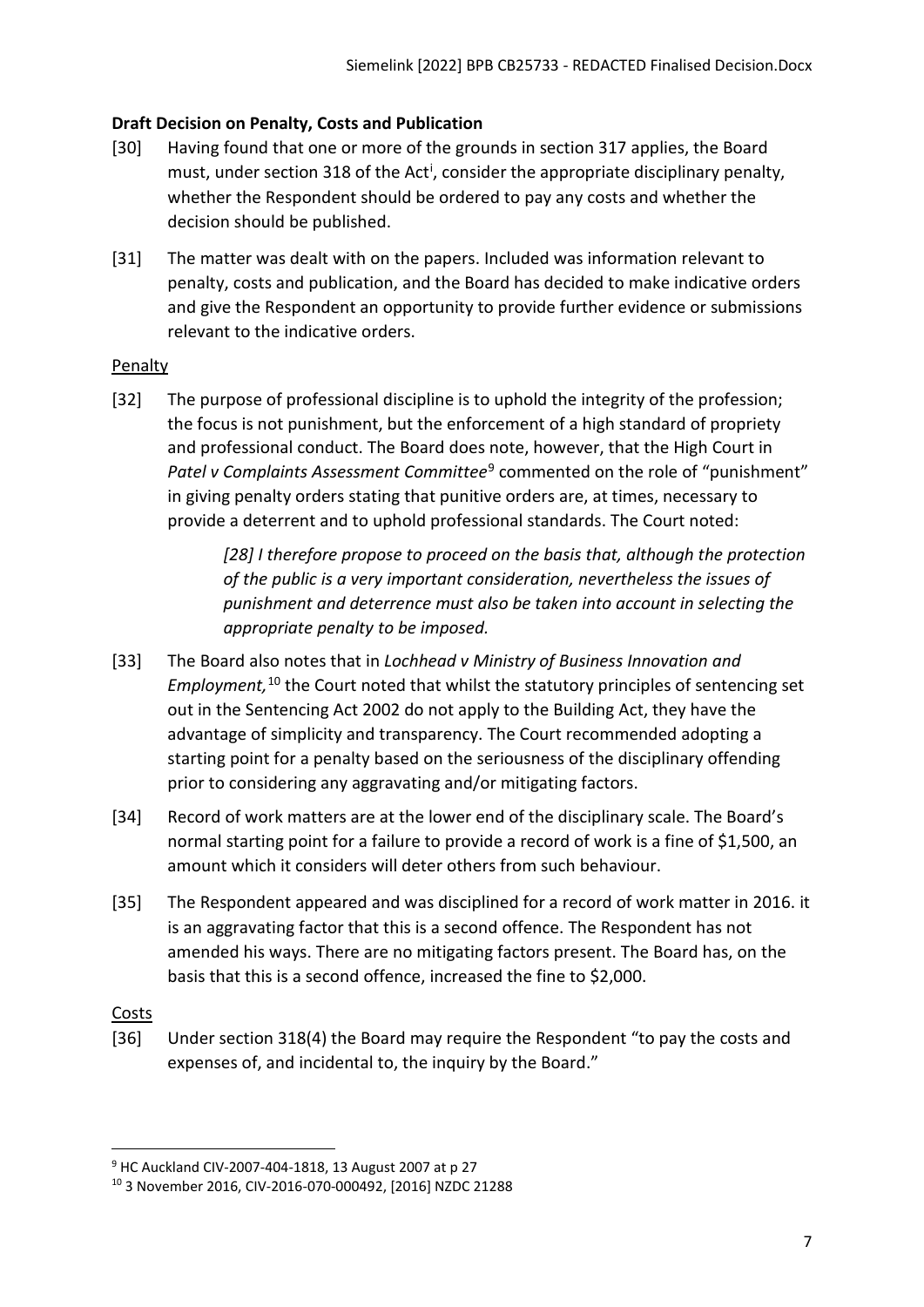- [37] The Respondent should note that the High Court has held that 50% of total reasonable costs should be taken as a starting point in disciplinary proceedings and that the percentage can then be adjusted up or down having regard to the particular circumstances of each case $^{11}$ .
- [38] In *Collie v Nursing Council of New Zealand,*[12](#page-7-1) where the order for costs in the tribunal was 50% of actual costs and expenses, the High Court noted that:

*But for an order for costs made against a practitioner, the profession is left to carry the financial burden of the disciplinary proceedings, and as a matter of policy that is not appropriate.*

[39] In *Kenneth Michael Daniels v Complaints Committee 2 of the Wellington District Law Society*, [13](#page-7-2) the High Court noted:

> *[46] All cases referred to in Cooray were medical cases and the Judge was careful to note that the 50 per cent was the general approach that the Medical Council took. We do not accept that if there was any such approach, it is necessarily to be taken in proceedings involving other disciplinary bodies. Much will depend upon the time involved, actual expenses incurred, attitude of the practitioner bearing in mind that whilst the cost of a disciplinary action by a professional body must be something of a burden imposed upon its members, those members should not be expected to bear too large a measure where a practitioner is shown to be guilty of serious misconduct.*

*[47] Costs orders made in proceedings involving law practitioners are not to be determined by any mathematical approach. In some cases 50 per cent will be too high, in others insufficient.*

- [40] The Board has adopted an approach to costs that uses a scale based on 50% of the average costs of different categories of hearings, simple, moderate and complex. The current matter was simple. Adjustments based on the High Court decisions above are then made.
- [41] The Board notes the matter was dealt with on the papers. There has, however, been costs incurred investigating the matter, producing the Registrar's Report and in the Board making its decision. The costs have been less than those that would have been incurred had a full hearing been held. As such, the Board will order that costs of \$500 be paid by the Respondent. The Board considers that this is a reasonable sum for the Respondent to pay toward the costs and expenses of, and incidental to, the inquiry by the Board.

<span id="page-7-0"></span><sup>11</sup> *Cooray v The Preliminary Proceedings Committee* HC, Wellington, AP23/94, 14 September 1995, *Macdonald v Professional Conduct Committee,* HC, Auckland, CIV 2009-404-1516, 10 July 2009, *Owen v Wynyard* HC, Auckland, CIV-2009-404-005245, 25 February 2010.<br><sup>12</sup> [2001] NZAR 74

<span id="page-7-2"></span><span id="page-7-1"></span><sup>13</sup> CIV-2011-485-000227 8 August 2011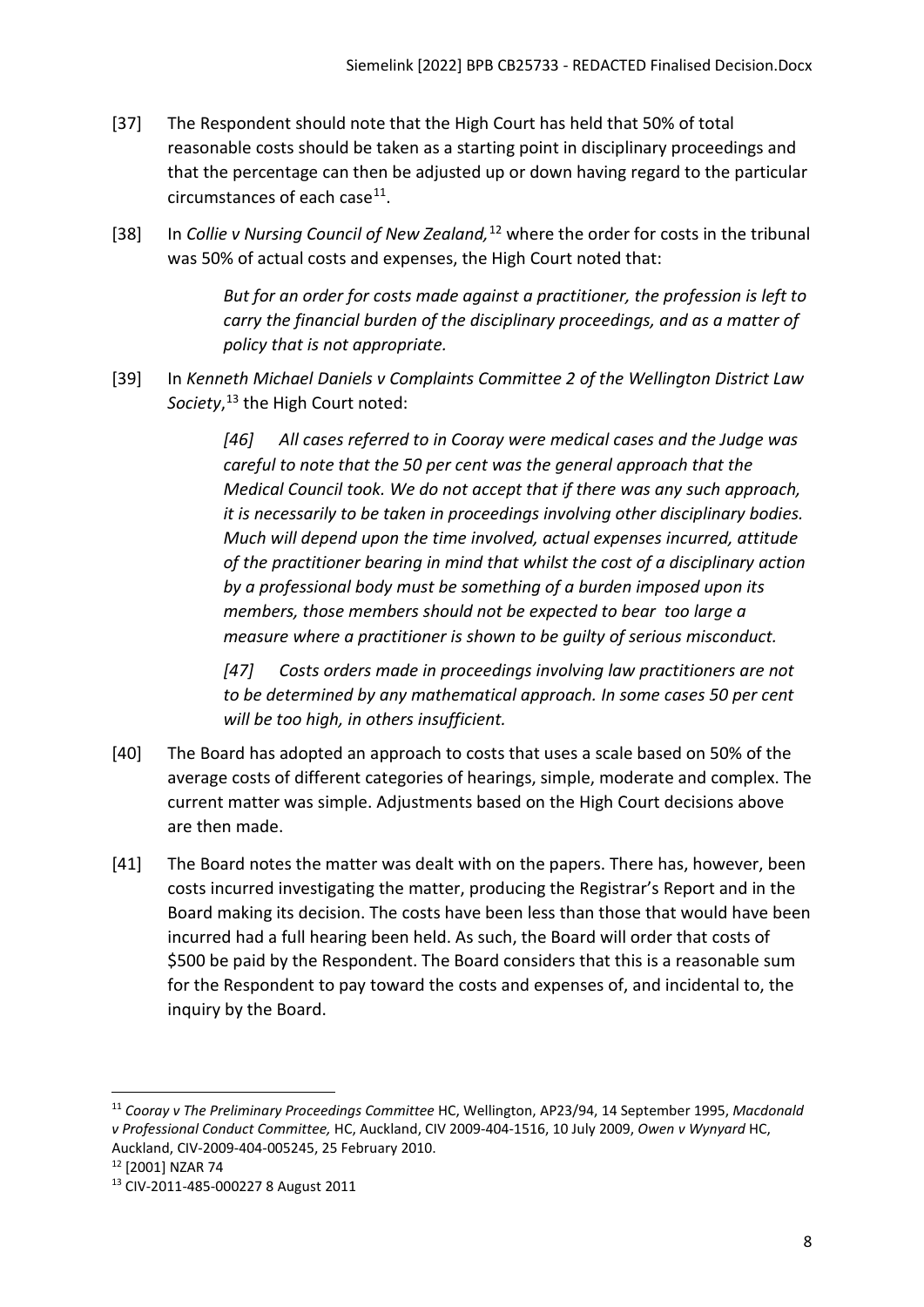# <span id="page-8-0"></span>Publication

[42] As a consequence of its decision, the Respondent's name and the disciplinary outcomes will be recorded in the public register maintained as part of the Licensed Building Practitioners' scheme as is required by the  $Act^{14}$  $Act^{14}$  $Act^{14}$ . The Board is also able, under section 318(5) of the Act, to order publication over and above the public register:

> *In addition to requiring the Registrar to notify in the register an action taken by the Board under this section, the Board may publicly notify the action in any other way it thinks fit.*

- [43] As a general principle, such further public notification may be required where the Board perceives a need for the public and/or the profession to know of the findings of a disciplinary hearing. This is in addition to the Respondent being named in this decision.
- [44] Within New Zealand, there is a principle of open justice and open reporting which is enshrined in the Bill of Rights Act 1990<sup>15</sup>. The Criminal Procedure Act 2011 sets out grounds for suppression within the criminal jurisdiction<sup>16</sup>. Within the disciplinary hearing jurisdiction, the courts have stated that the provisions in the Criminal Procedure Act do not apply but can be instructive<sup>[17](#page-8-4)</sup>. The High Court provided guidance as to the types of factors to be taken into consideration in *N v Professional Conduct Committee of Medical Council[18](#page-8-5).*
- [45] The courts have also stated that an adverse finding in a disciplinary case usually requires that the name of the practitioner be published in the public interest<sup>[19](#page-8-6)</sup>. It is, however, common practice in disciplinary proceedings to protect the names of other persons involved as naming them does not assist the public interest.
- [46] Based on the above, the Board will not order further publication.

<span id="page-8-5"></span> $18$  ibid

<span id="page-8-1"></span> $14$  Refer sections 298, 299 and 301 of the Act

<span id="page-8-2"></span><sup>&</sup>lt;sup>15</sup> Section 14 of the Act

<span id="page-8-3"></span><sup>&</sup>lt;sup>16</sup> Refer sections 200 and 202 of the Criminal Procedure Act

<span id="page-8-4"></span><sup>17</sup> *N v Professional Conduct Committee of Medical Council* [2014] NZAR 350

<span id="page-8-6"></span><sup>&</sup>lt;sup>19</sup> Kewene v Professional Conduct Committee of the Dental Council [2013] NZAR 1055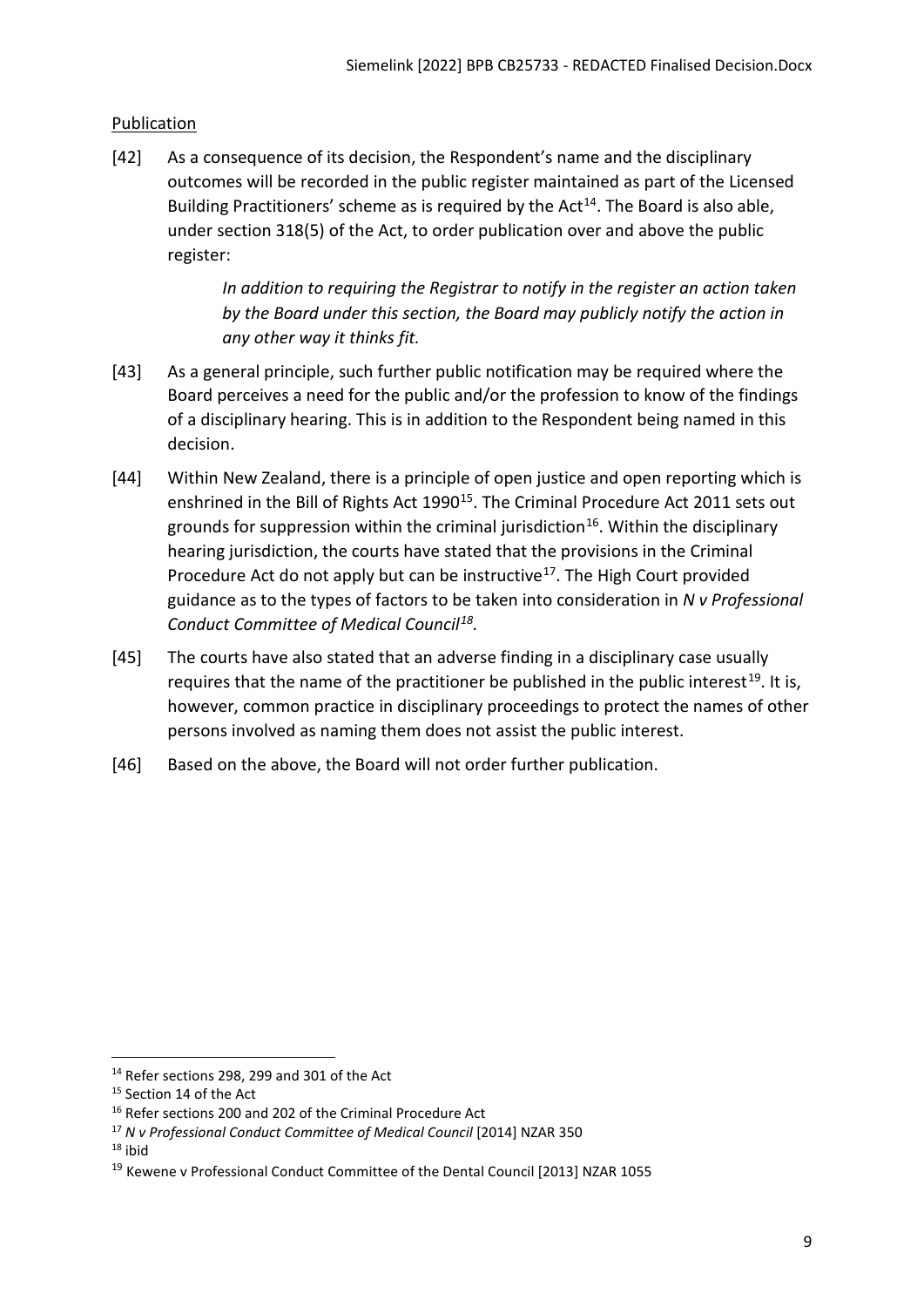### <span id="page-9-0"></span>**Draft Section 318 Order**

- [47] For the reasons set out above, the Board directs that:
	- **Penalty: Pursuant to section 318(1)(f) of the Building Act 2004, the Respondent is ordered to pay a fine of \$2,000.**
	- **Costs: Pursuant to section 318(4) of the Act, the Respondent is ordered to pay costs of \$500 (GST included) towards the costs of, and incidental to, the inquiry of the Board.**
	- **Publication: The Registrar shall record the Board's action in the Register of Licensed Building Practitioners in accordance with section 301(l)(iii) of the Act.**

**In terms of section 318(5) of the Act, there will not be action taken to publicly notify the Board's action, except for the note in the Register and the Respondent being named in this decision.**

[48] The Respondent should note that the Board may, under section 319 of the Act, suspend or cancel a licensed building practitioner's licence if fines or costs imposed as a result of disciplinary action are not paid.

### <span id="page-9-1"></span>**Submissions on Draft Decision**

- [49] The Board invites the Respondent to:
	- (a) provide further evidence for the Board to consider; and/or
	- (b) make written submissions on the Board's findings. Submissions may be on the substantive findings and/or on the findings on penalty, costs and publication.
- [50] Submissions and/or further evidence must be filed with the Board by no later than the close of business on **Thursday 3 March 2022.**
- [51] If submissions are received, then the Board will meet and consider those submissions.
- [52] The Board may, on receipt of any of the material received, give notice that an inperson hearing is required prior to it making a final decision. Alternatively, the Board may proceed to make a final decision which will be issued in writing.
- [53] If no submissions or further evidence is received within the time frame specified, then this decision will become final.

### <span id="page-9-2"></span>**Request for In-Person Hearing**

- [54] If the Respondent, having received and considered the Board's Draft Decision, considers that an in-person hearing is required, then one will be scheduled, and a notice of hearing will be issued.
- [55] A request for an in-person hearing must be made in writing to the Board Officer no later than the close of business on **Thursday 3 March 2022.**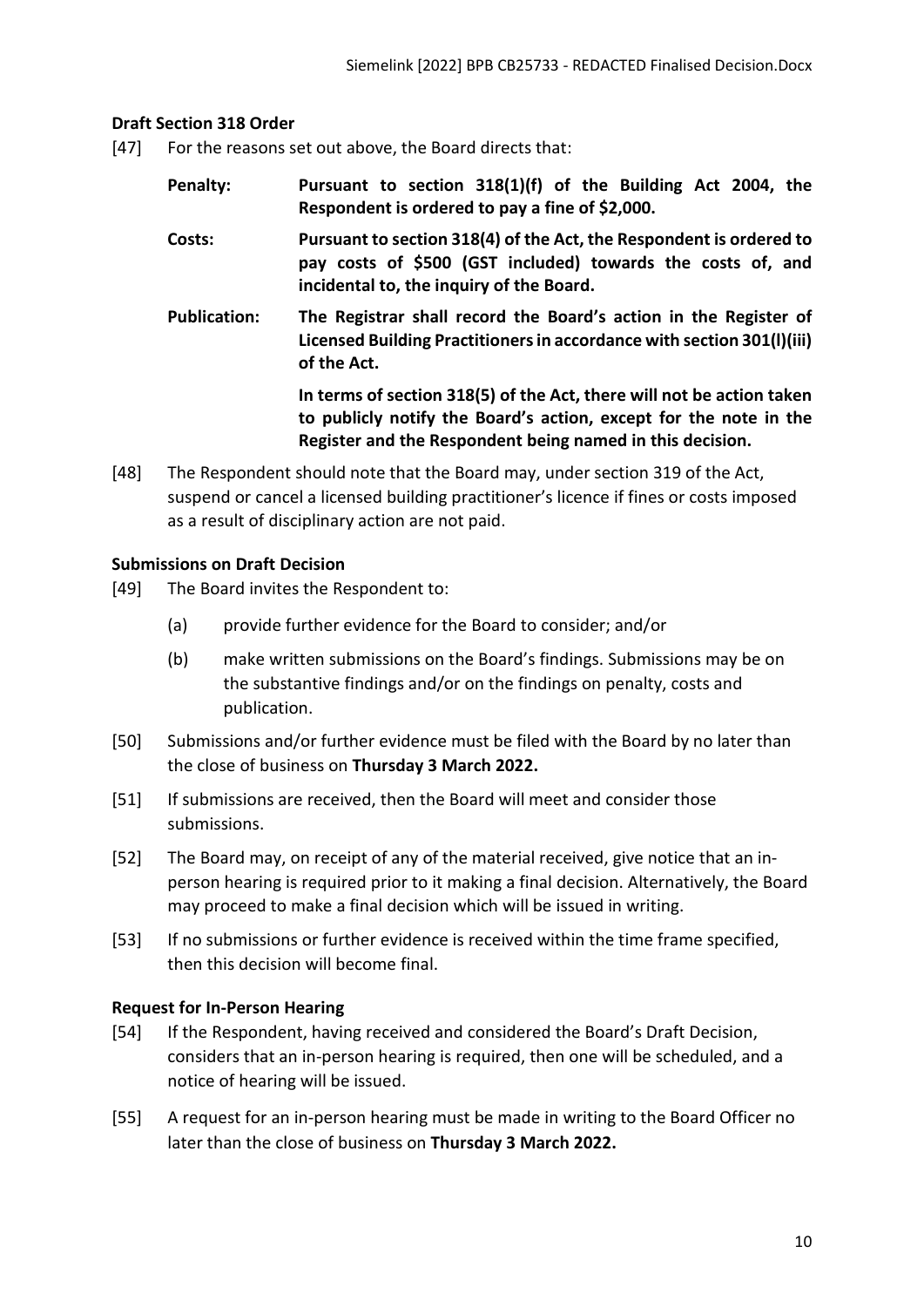[56] If a hearing is requested, this Draft Decision, including the Board's indicative position on penalty, costs and publication, will be set aside.

### <span id="page-10-0"></span>**Right of Appeal**

[57] The right to appeal Board decisions is provided for in section 330(2) of the Act<sup>[ii](#page-11-0)</sup>.

Signed and dated this 10<sup>th</sup> day of February 2022

Chris Preston

**Mr C Preston**  Presiding Member

<span id="page-10-1"></span>**This Decision and the order herein were made final on 4 March 2022 on the basis that no further submissions were received.**

Signed and dated this 18<sup>th</sup> day of March 2022

Chris Preston

**Mr C Preston**  Presiding Member

### <span id="page-10-2"></span><sup>i</sup> *Section 318 of the Act*

- *(1) In any case to which section 317 applies, the Board may*
	- *(a) do both of the following things:*
		- *(i) cancel the person's licensing, and direct the Registrar to remove the person's name from the register; and*
		- *(ii) order that the person may not apply to be relicensed before the expiry of a specified period:*
	- *(b) suspend the person's licensing for a period of no more than 12 months or until the person meets specified conditions relating to the licensing (but, in any case, not for a period of more than 12 months) and direct the Registrar to record the suspension in the register:*